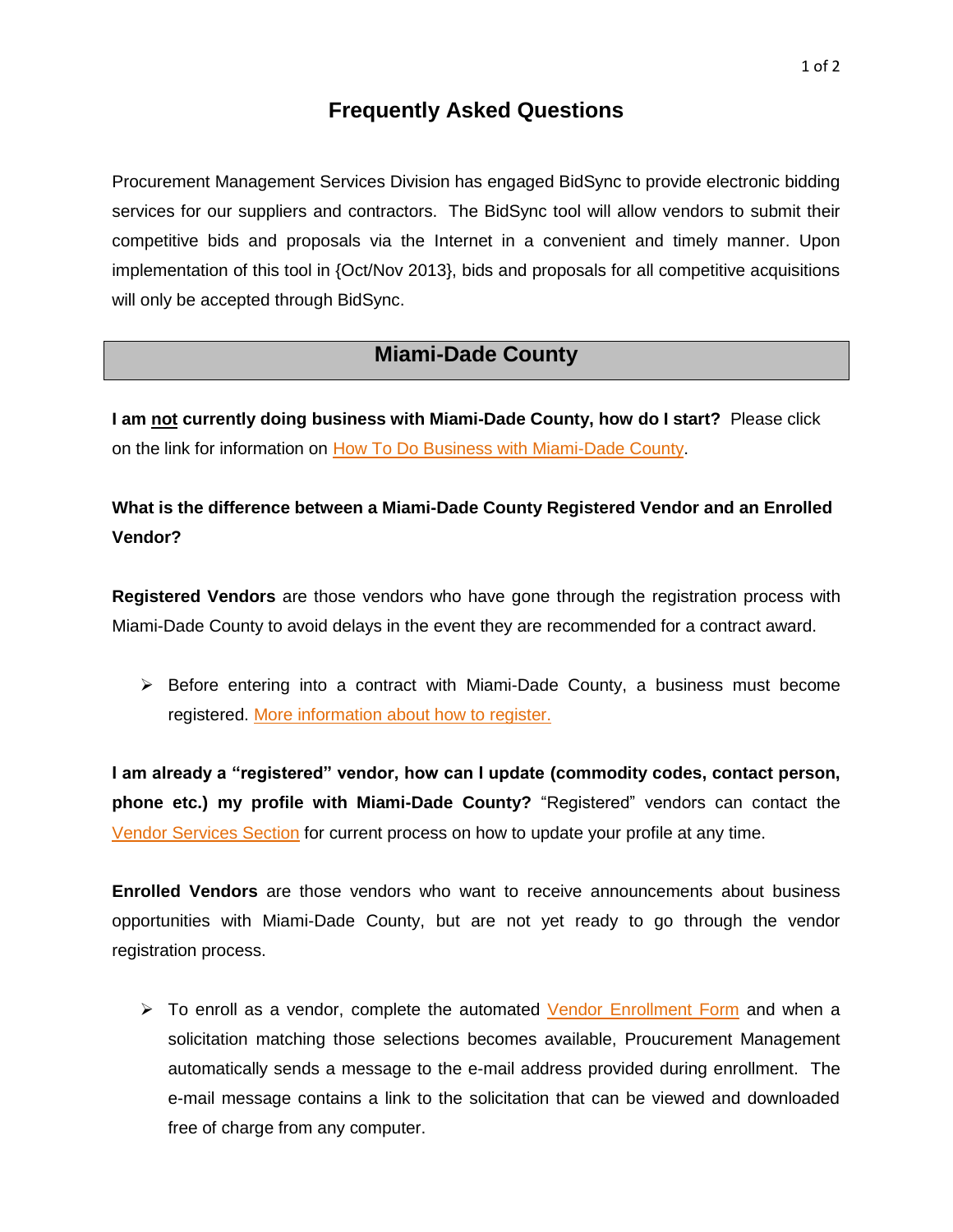**I am already an "enrolled" vendor, how can I update (commodity codes, contact person, phone etc.) my profile with Miami-Dade County?** You may click on the link to [update your](https://www.miamidade.gov/DPMww/inter_logon.aspx)  [profile](https://www.miamidade.gov/DPMww/inter_logon.aspx) at any time.

**Note:** Any vendor (enrolled or not) can respond to solicitations by submitting bid and proposals. However, the County Code requires that in the event a vendor is recommended for a contract award, they must be registered by completing Vendor Registration in order to receive the award.

## **BidSync**

**Is there a cost to register with Bidsync?** No, Registration is Free to Miami-Dade County Vendors.

**Where do I Register?** To participate in future bidding opportunities, click on the link to begin your free registration with BidSync. The registration process will take less than five minutes: <https://www.bidsync.com/SupplierRegister?ac=register&pathid=1050&>

**I am already registered with Bidsync. Do I have to register again?** No, if you are already registered with BidSync then you will only be required to update your profile. Log in [here](http://email.bidsync.com/trk?t=2&mid=MDIwLUxIWi05NzI6MjQ5OjE1MTk6MjE0MDowOjE1MTk6Nzo2MTYwMTA6c21jY2F1bEBiaWRzeW5jLmNvbQ%3D%3D&&&https://www.bidsync.com/DPXLogin?mkt_tok=3RkMMJWWfF9wsRonvq3AZKXonjHpfsX%2B6uotWKeg38431UFwdcjKPmjr1YIETct0aPyQAgobGp5I5FEISLDYUKh6t6wKWQ%3D%3D) and update your profile.

**What time is the Bidsync Customer Support available?** Bidsync customer support is available by phone from 8:00 AM to 8:00 PM (EST).

**Holidays** - BidSync recognizes the following holidays: New Year's Day, Memorial Day, Independence Day, Labor Day, Thanksgiving Day, Day after Thanksgiving, Christmas Eve, and Christmas Day.

Note: Bidsync support staff is not available by telephone on **Christmas Eve.** Vendors will still be able to access the support portal at [support@bidsync.com.](mailto:support@bidsync.com) You will be required to create an online support account.

- The support team will respond to tickets on the next **business day** after an observed holiday.
- Online questions that are submitted during Bidsync office hours (8AM to 8PM EST) are responded to within an hour of submittal.
- If question submitted after 8PM EST, support will respond at 8:00 AM EST.
- Vendor who are registered with Bidsync are also welcome to use the Customer Solutions Help Files:<https://support.bidsync.com/forums/20770767-Links>